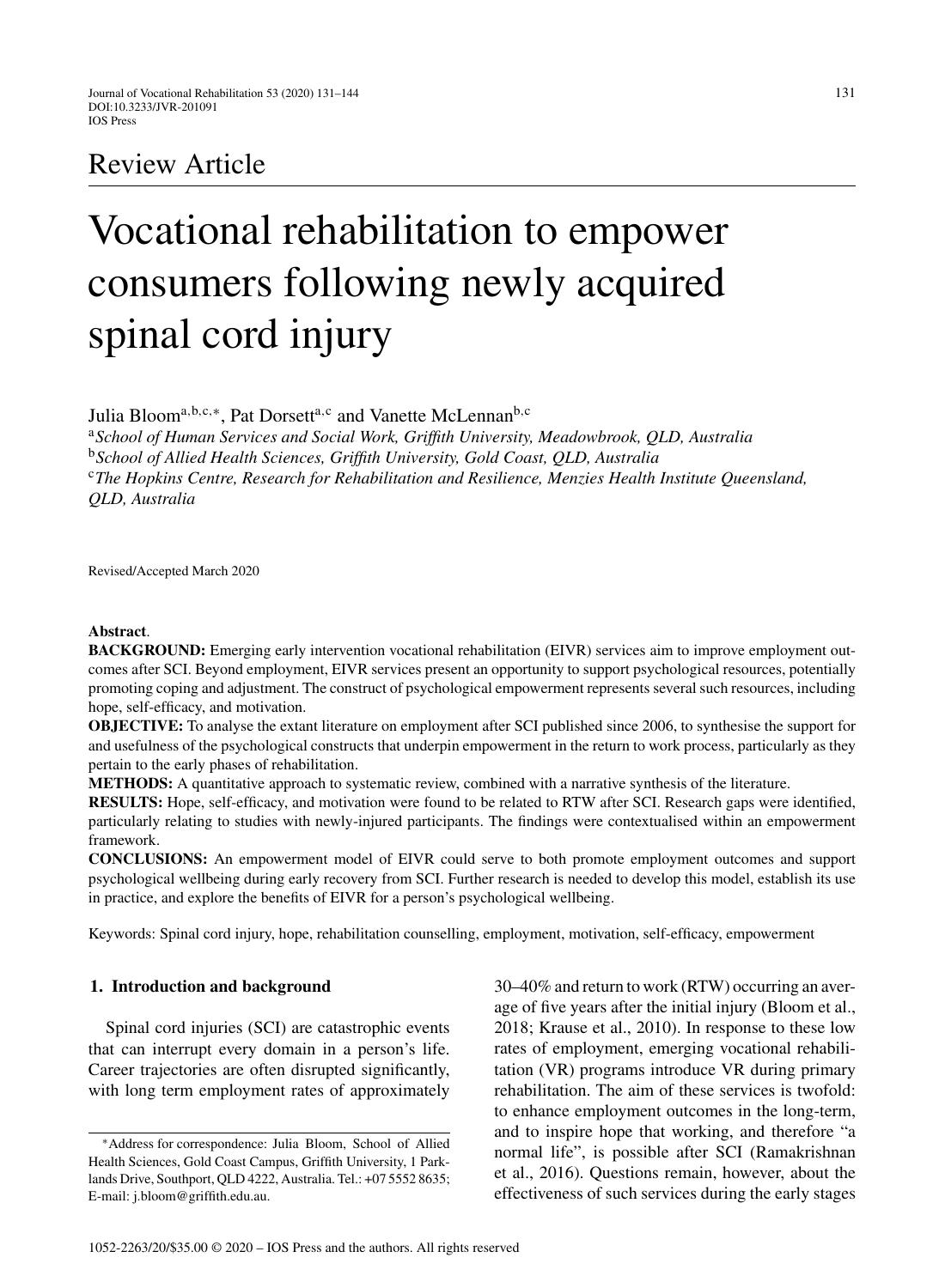of recovery, given the significant physical rehabilitation and psychosocial adjustment that the person must undergo.

Ville and Winance (2006) suggest that a period of recovery must be undertaken in order to maximise the person's capacity to "appropriate", or self-direct, their career trajectory after SCI. Evidence suggests, however, that this adjustment period is shorter than previously thought, with participants reporting readiness to make career decisions within a month of injury (Fadyl & McPherson, 2010). Incorporating strategies to support psychological resources in these early stages could work to bridge these ideas – VR could contribute to adjustment and the gaining of independence rather than burdening the client during the early rehabilitation phase, and ultimately enhance the person's capacity for appropriation of their career trajectory. The psychological empowerment construct encapsulates many such resources. Although vocational rehabilitation systems may be complex and disempowering, and environments inaccessible, the psychological processes which underpin empowerment may be reinforced in the VR context.

#### *1.1. Empowerment and vocational rehabilitation*

Empowerment is conceptualised in a number of ways across various disciplines. Broadly understood as the process by which a person gains control over their life (Rappaport, 1995), empowerment is also conceptualised as a motivational state (Thomas & Velthouse, 1990), a state of increased capacity (Staples, 1990), and a precursor to self-determination (Fawcett et al., 1995). These different facets of empowerment have been applied in the health and human services, where empowerment frameworks are used to promote self-direction of care (Anderson & Funnell, 2010) and facilitate health behaviour change (Woodall et al., 2010). These conceptualisations of empowerment seem well-suited to vocational rehabilitation, wherein a goal is restoring selfdetermination. This is particularly the case following spinal cord injury, where one's opportunities for selfdetermination may be diminished.

Evidence suggests that psychological empowerment is beneficial to a person's wellbeing, and to improved mental health (Baba et al., 2017). For people with SCI specifically, adjustment to the injury can be a time during which coping skills and resilience are challenged. Despite this, relatively few interventions have been identified that

aim to strengthen psychological resources after SCI (Peter et al., 2012). Psychological empowerment encapsulates many such resources (Zimmerman & Warchausky, 1998), making it a useful framework for reinforcing psychological wellbeing after SCI. Given that the goals of VR align with the conceptualisations of empowerment discussed above, EIVR is potentially well-positioned to fill this service gap and support psychological resources during adjustment to SCI.

# *1.2. Empowerment theory*

Empowerment within the vocational rehabilitation space may be understood as the process by which a person gains control over their life, or over the aspects of their life that are important to them. Although empowerment is conceptualised and operationalised in a variety of ways according to the population under investigation, there are some common components, including an internal psychological component and an external contextual/environmental component.

Zimmerman's (1990) conceptualisation of psychological empowerment identified three facets; intrapersonal processes such as self-efficacy and motivation to control; interactional factors including the environment; and a behavioural component referring to the person's actions taken on the journey to becoming 'empowered', such as participation in organisations. Building upon this theory, Fawcett et al.'s (1994) contextual-behavioural theory of empowerment proposed two dimensions – the person and the environment – with the overall level of empowerment being a function of these two parts. Personal variables include competence, knowledge, skills, experiences and psychological/physical capacity. Environmental factors are said to both promote and limit empowerment, through the provision of resources and the presentation of barriers respectively. A rehabilitation-specific model proposed by Kosciulek (2001) also posited two underlying components: internal/psychological factors such as sense of control, competence and future orientation; and situational/social aspects like work skills, interpersonal skills, and "savvy".

Within vocational rehabilitation specifically, Breeding (2008) proposed an empowerment framework for rehabilitation counselling, identifying self-efficacy, locus of control and outcome expectations as major underpinning processes. These factors, particularly self-efficacy and outcome expectations,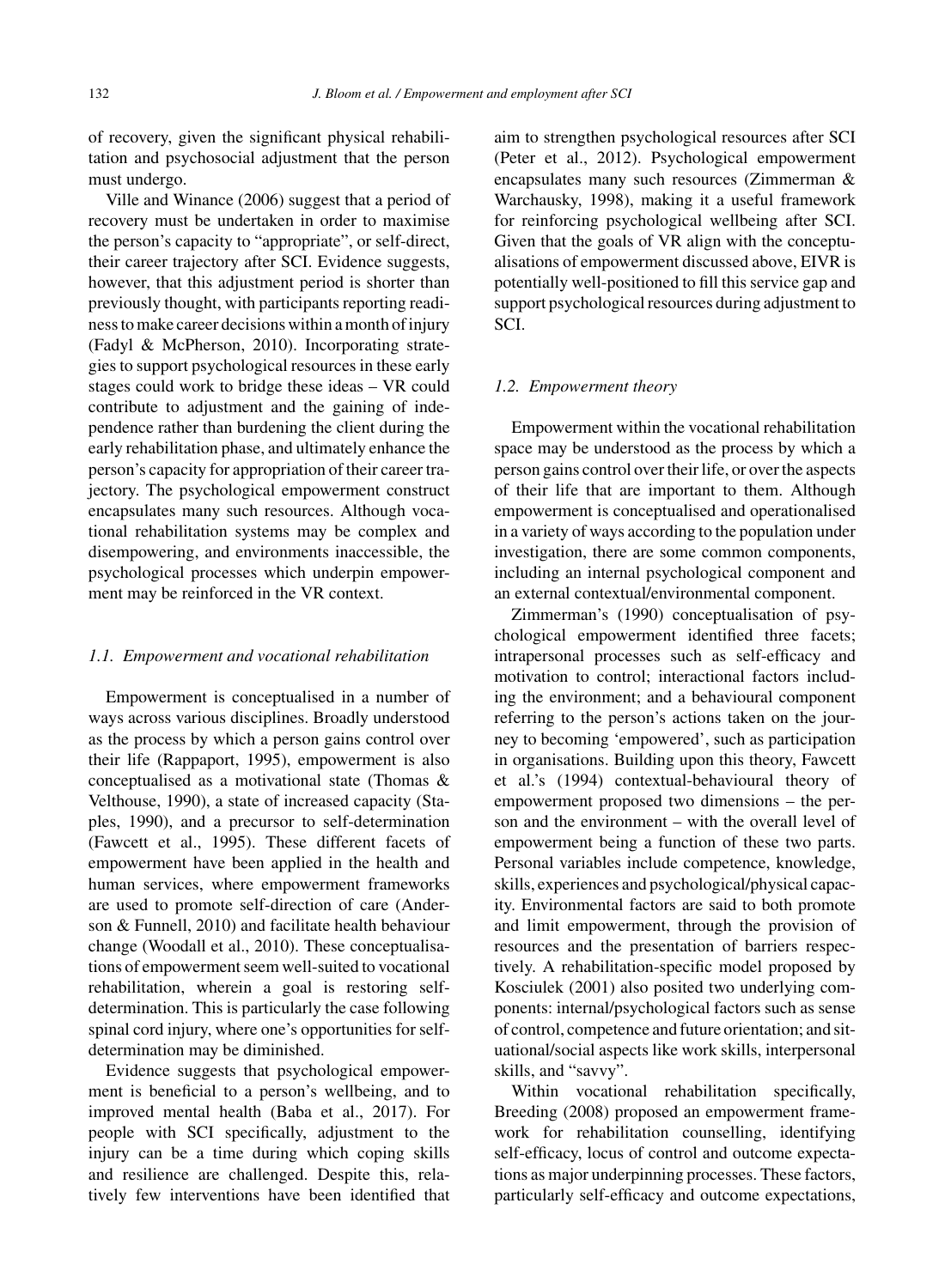are malleable in the VR context through the raising of self-knowledge, facilitation of mastery experiences, and the provision of information (Breeding, 2008).

Interventions at the environmental/contextual level may include advocacy, the provision of information, and the removal of physical barriers (Fawcett et al, 1994). However, the changes required to promote empowerment at the societal level are rarely achievable within individual VR. The internal/psychological components, nevertheless, may be supported within the VR context generally, and within early intervention VR after SCI specifically. According to the aforementioned theories, these empowerment processes may include self-efficacy, future orientation, and personality factors such as locus of control.

Motivation is closely tied to conceptualisations of empowerment with some researchers suggesting that empowerment is itself a motivational state (Thomas & Velthouse, 1990). The relationship between empowerment and motivation has made empowerment prevalent in the field of organisational psychology and human resources, which have found links between empowerment and work engagement (Spreitzer, 1995). Brooks and Young (2011) highlighted the overlap between the two processes in the educational context, finding a strong positive correlation between learner empowerment and intrinsic motivation, and a strong negative correlation with extrinsic motivation. Given these links with empowerment and the well-documented impact of motivation within VR, motivation was also incorporated as a psychological process of interest in this review.

#### *1.3. Underpinning processes and SCI motivation*

Motivation has been shown to be related to employment outcomes across a range of domains, including for the chronically ill (Berglind & Gerner, 2002), people with schizophrenia (Saperstein et al., 2011), and vocational rehabilitation (VR) service recipients (Iwanaga et al., 2019). Motivation is also associated with enhanced rehabilitation outcomes after SCI, including increased physical activity (Kerstin et al., 2006) and better pain self-management (Molton et al., 2008). Pain, fatigue, secondary health conditions and depression may diminish motivation after SCI (Hammell, 2010; Hammell et al., 2009), subsequently diminishing engagement with the rehabilitation plan and negatively impacting outcomes.

# *1.4. Self-efficacy*

Self-efficacy is an important indicator of whether a person will attempt a certain behaviour, making it particularly relevant within the vocational rehabilitation context that relies heavily upon a person's impetus to engage with the rehabilitation plan. This sense of selfbelief may be diminished following SCI due to the subsequent loss of functional independence (Craig et al., 2015; Fadyl & McPherson, 2010). Self-efficacy is associated with a range of positive outcome indicators after SCI, including quality of life (Hampton, 2000), subjective wellbeing (Hampton, 2004), social participation (Craig et al., 2015), and the prevention of secondary health conditions (Munce et al., 2016; Spungen et al., 2009).

# *1.5. Hope*

Positive appraisals of the future are also associated with positive outcomes after SCI, with hope having the strongest evidence base. High levels of hope are said to be integral to recovery from both acute and chronic illnesses and injuries (Lohne, 2001), promote coping and psychosocial adjustment after SCI (Dorsett, 2010; Nunnerley et al., 2013), and support psychological health and subjective wellbeing during re-integration into the community (Brazeau & Davis, 2018). Hope is also associated with increased community participation after SCI (Blake et al., 2018). The related concept optimism has similar effects, promoting life satisfaction after SCI (Byra, 2016), protecting against despair and promoting psychological wellbeing (Geard et al., 2018), and supporting functional health status in the long term (Vassend et al., 2011). These positive benefits, and the association of hope with participation, suggest that hope may play and an integral role in employment outcomes after SCI.

# **2. This review**

Previous research has largely focused on determinants of RTW after SCI, including demographic variables like age, education or time since injury (Anderson et al., 2007; Ottomanelli & Lind, 2009; Trenaman et al., 2015; Yasuda et al., 2002), and contextual variables such as employment history (Ottomanelli & Lind, 2009) or available vocational rehabilitation interventions (Roels et al., 2016; Trenaman et al., 2014). Taken as a whole, prior research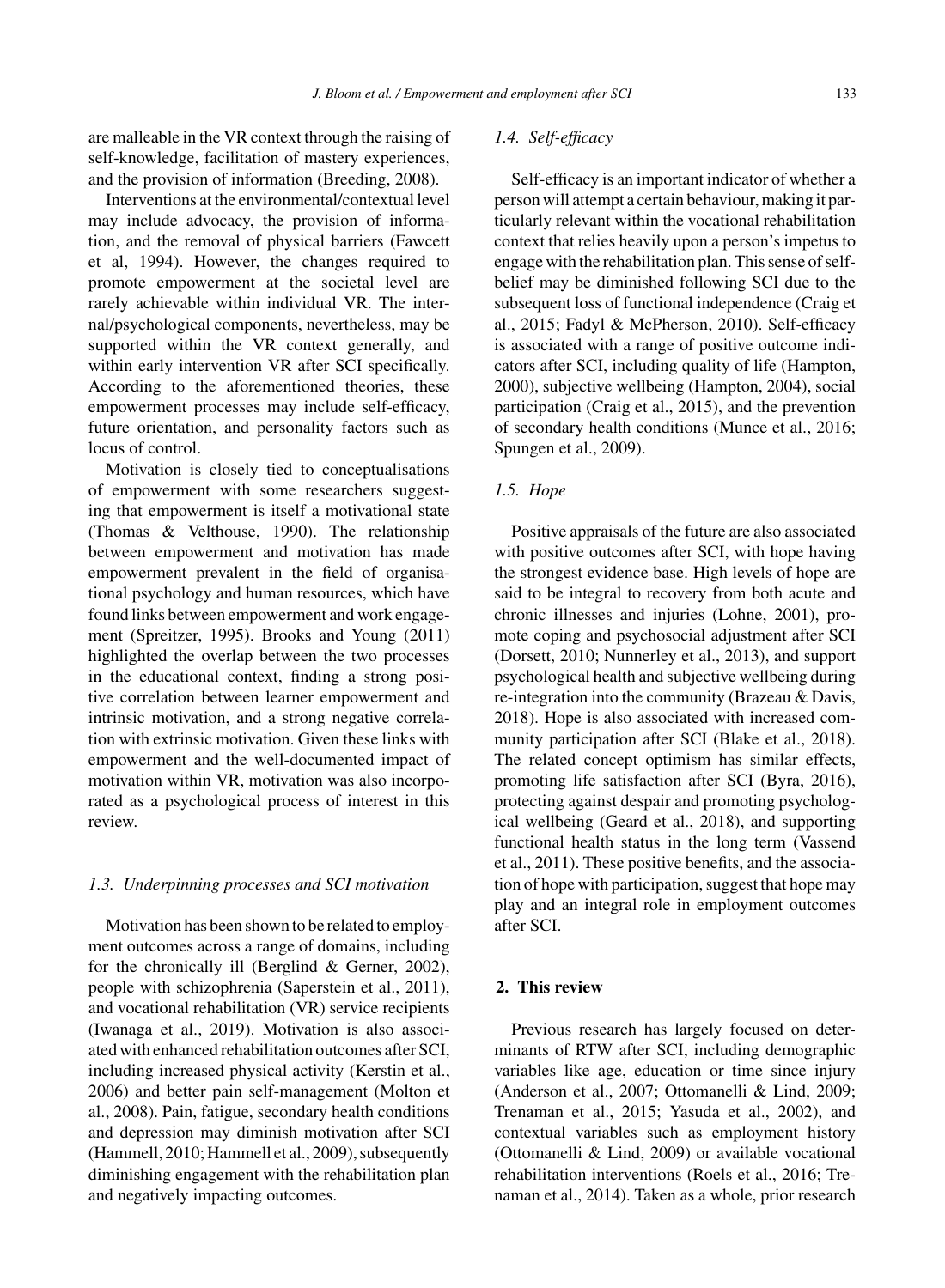reflects the preponderance of demographic factors in the literature base, and the clear need to develop and target vocational service provision to this population, while overlooking the importance of the individual's psychological resources in the RTW process.

However, a meta-analysis was undertaken by Kent and Dorstyn (2014) with the aim of investigating differences in psychological variables between employed and unemployed groups. The best support was found for psychological wellbeing (anxiety or depression), quality of life, and life satisfaction, with a variety of individual factors such as self-efficacy and adjustment having weaker or inconsistent associations with employment after SCI. However, another systematic review investigating the role of psychological resources in the adjustment process found that self-efficacy and self-esteem were most consistently linked with adjustment outcomes after SCI (Peter et al., 2012). Peter and colleagues noted that these associations were rarely extended to key rehabilitation outcomes including participation, of which employment is an important part, potentially explaining the lack of consistent linkage between self-efficacy, adjustment, and SCI identified by Kent and Dorstyn (2014). Given the stringent inclusion criteria necessary for meta-analysis, this review method may overlook qualitative studies and potentially exclude research without standardised measures. Although these exclusions ensure rigorous analysis and highly reliable conclusions, they are potentially less suitable in identifying evidence in the emerging field of EIVR post-SCI, and may exclude emerging factors that could promote self-determination and therefore assist in the RTW process after SCI.

# *2.1. Aims*

Much of the existing research has examined employment outcomes for participants often many years post injury. Research has identified a gap in knowledge pertaining to the employment situation of people with newly acquired SCI. Vocational rehabilitation offered soon after injury represents an opportunity to preserve pre-injury jobs, which is said to prevent the loss of pre-injury skills and preserve the bond between the person and their employer, maintaining long-term career development across the lifespan (Bloom et al., 2017). There is a corresponding lack of research about the specific psychological or intrinsic constructs that may have relevance when working with newly injured individuals. As indicated above, research investigating facilitators and barriers

to RTW after SCI has historically focused on physical or demographic characteristics such as functional independence or time since injury, with less research devoted to investigating the impact of psychological constructs specifically. Therefore the current review aims to explore the literature about employment after SCI to summarise the support for the psychological processes which underpin empowerment relevant to employment, particularly as they relate to newlyacquired injuries.

# **3. Methods**

#### *3.1. Search strategy*

The literature search was carried out between March 2016 and October 2019. Firstly, research publications related to employment following SCI were identified using the electronic databases ProQuest, CINAHL, Web of Science and Google Scholar. Keywords for the search were 'spinal cord injury' or 'spinal injury' in combination with the following terms; 'vocational rehabilitation', 'occupational rehabilitation', 'employment', 'rehabilitation counselling', 'job', 'resilience', 'optimism', 'participation', 'motivation', 'hope', 'self-efficacy', 'empowerment', 'self-direction' and variations thereof. Additional papers were identified from the reference lists of papers found in the database search.

# *3.2. Inclusion and exclusion criteria*

The following inclusion criteria were applied for inclusion in the review:

- 1. Study investigated variables identified as being relevant to employment after SCI.
- 2. Study was original research; reviews were excluded.
- 3. Participants were between the ages of 18 and 65 years, with traumatic SCI.
- 4. If a mixture of traumatic and non-traumatic SCI, or a mixture of SCI and other similar conditions, SCI-related data must be differentiated.
- 5. Study published between 2006 and 2019 inclusive.
- 6. Employment outcome (such as; employment rate, hours worked, satisfaction, time taken to RTW, and vocational interests) assessed as either a predictor or outcome measure.
- 7. English language publications.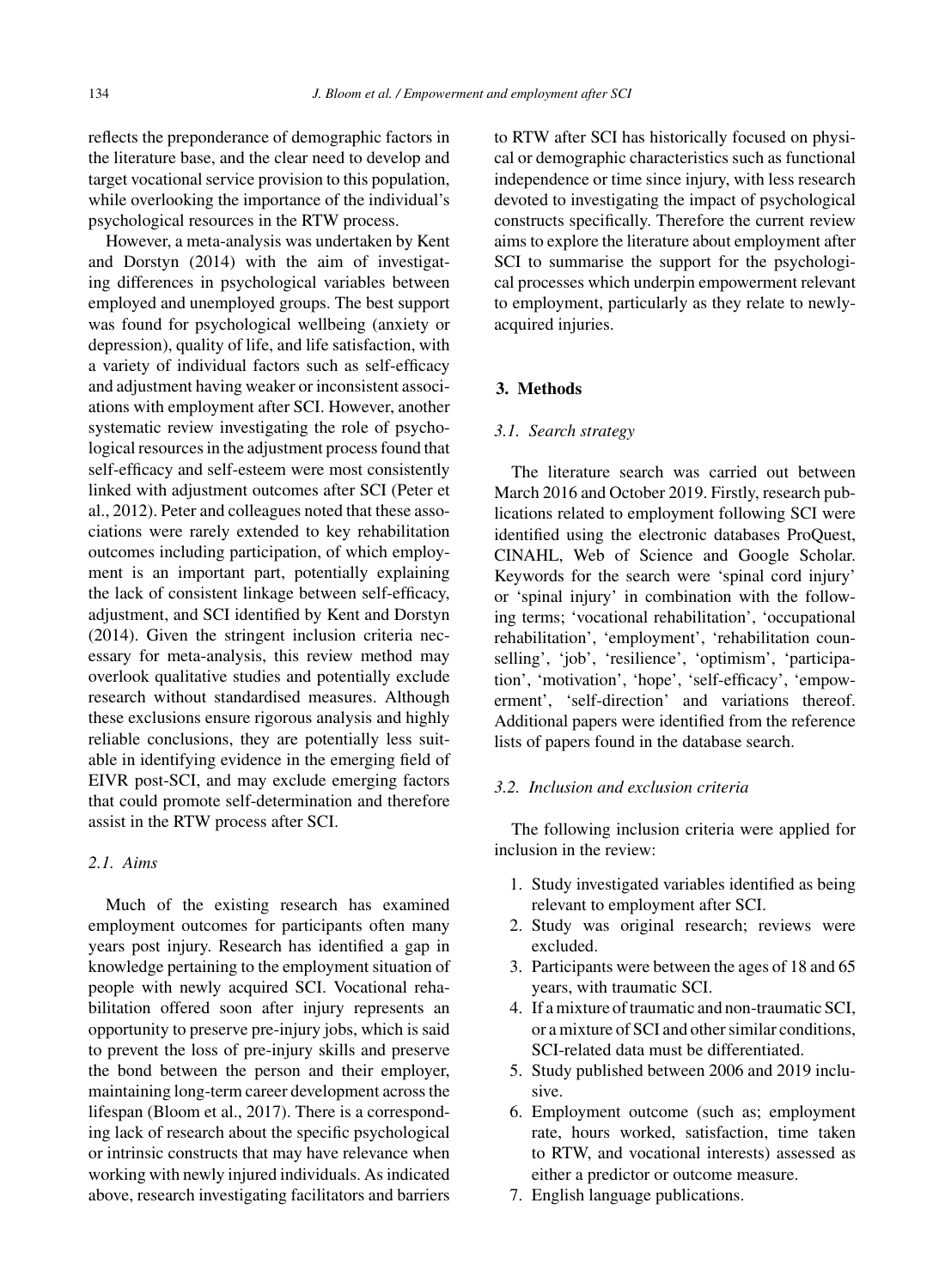Articles published prior to 2006 were excluded on the basis that rehabilitation, compensation environments, and the labour market itself have undergone significant changes since the early 2000 s such as ongoing decline in fulltime employment rates, increase in precarious work, and the rise of the 'gig economy' (Churchill et al., 2019). These factors potentially render research published before 2006 less relevant to the current labour market.

# *3.3. Quantitative synthesis*

The review formed part of a broader systematic review, the detailed methodology is described elsewhere (Bloom et al., 2018). The systematic review method used was a quantitative approach outlined by Pickering and Byrne (2014). This method has been widely adopted across disciplines and yields reproducible and reliable reviews (Pickering & Byrne, 2014). The method minimises bias through systematic and transparent identification, screening and database entry of the selected studies. It also allows for tabulating of the studies to identify the amount of support for a concept or intervention in situations that preclude meta-analysis. In accordance with the method, a Microsoft Excel database was developed to record details including: author(s), year of publication, research design and method, results, and any limitations identified. In addition, each paper was also classified based on whether internal states or traits, such as optimism or personality factors, were considered in relation to employment outcomes. The intrinsic predictors of employment recorded for each paper included mental health conditions; resilience; hope; motivation; personality factors; optimism; and 'other', which included predictors that did not fit into the other broad categories. It was also noted whether these were reported to impact on employment outcomes, or on the vocational rehabilitation process itself.

# *3.4. Selection and screening*

Screening of titles and abstracts was completed by the first author. Studies that appeared to fit the inclusion criteria were read in full and included or discarded based on the inclusion criteria. Studies that were debatable in fulfilling the inclusion criteria were determined through discussion with the authors and included through unanimous agreement.

# *3.5. Quality appraisal*

Studies were appraised using the Mixed Methods Appraisal Tool (MMAT) designed for systematic reviews which include studies with a variety of designs and methods (Pluye et al., 2011). The MMAT was chosen for its ability to deal with qualitative, quantitative and mixed-methods designs, as well as its reliability and its applicability to complex, context-dependent situations like employment after SCI (Pluye et al., 2011). The MMAT includes criteria each for qualitative and quantitative studies, and additional criteria for mixed-method studies. Scores are calculated by tabulating the percentage of criteria met. Efforts were made to obtain supplementary reports and publications to minimise the risk of underestimating the quality of the studies reviewed.

#### *3.6. Analysis and synthesis*

Themes were sorted according to the major domain assessed; work-related concepts, hope/optimism, perceptions of own resources/self-efficacy, and perceptions of supports. Studies that reflected more than one major domain were analysed within each relevant category, such that studies that investigated both future orientation and perceptions of supports were analysed under both of these categories. Although this was intended to maximise the amount of information gathered, there was a significant disadvantage to this approach. Substantial methodological heterogeneity was evident in the extracted studies, and combined with the re-use of data in subsequent publications, precluded a large amount of quantitative analysis. Thus, where appropriate, a narrative approach to synthesis was used.

# **4. Results**

# *4.1. Studies included*

The review formed a part of a larger, more comprehensive review of employment after SCI, for which the initial search identified 614 articles for potential review after duplicates were removed. Initial screening of titles and abstracts excluded another 302 articles based on the exclusion criteria. A full-text review of the remaining articles identified a further 185 articles for exclusion, leaving a final set for the broader review of 117 studies. Of these, a final set of 33 studies were identified that explored intrinsic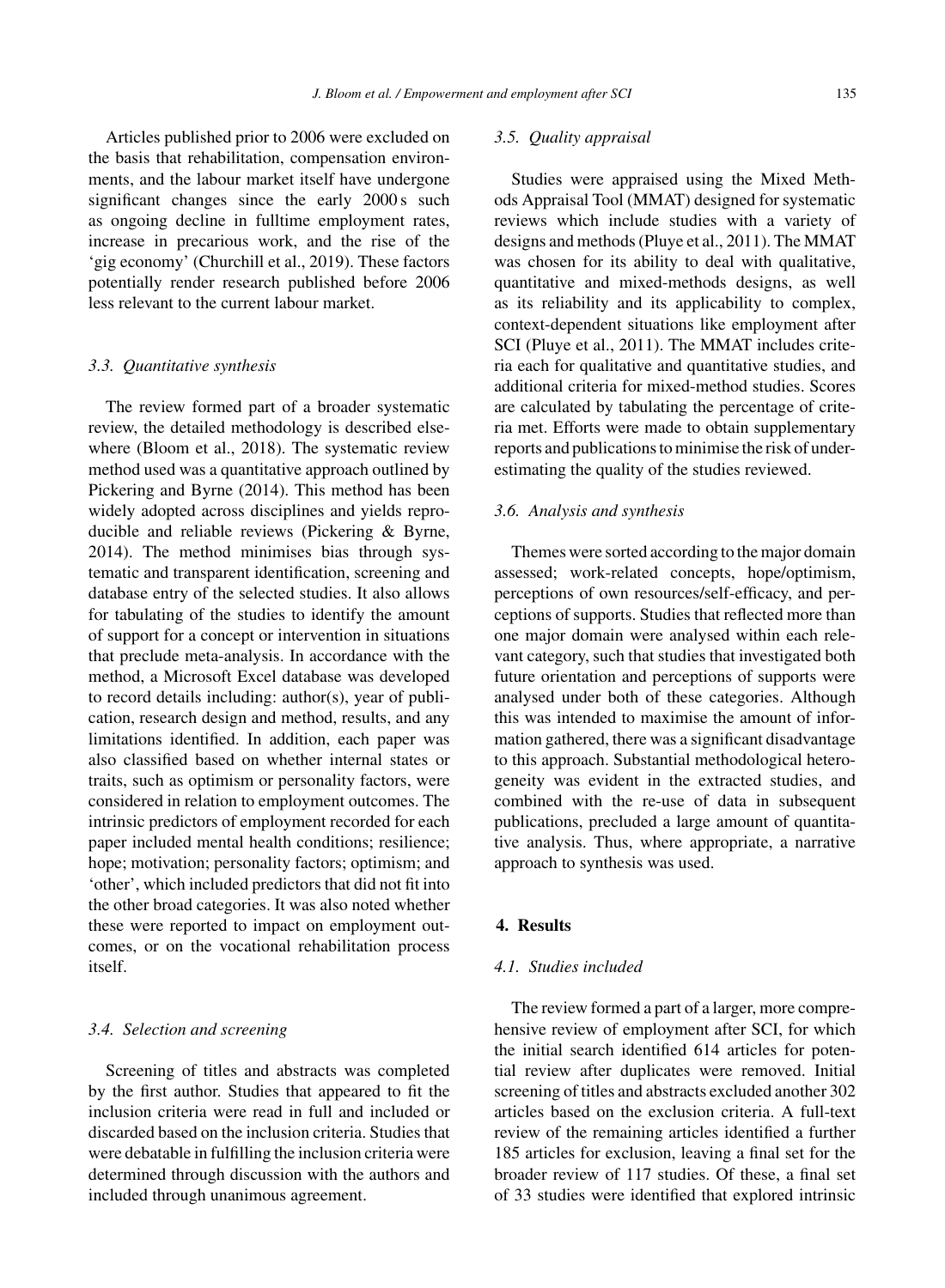

Fig. 1. PRISMA Flowchart describing the literature search and screening process.

psychological factors related to empowerment and employment after SCI. Figure 1 shows a PRISMA diagram detailing the extraction and screening process.

Considering the literature as a whole, there was a slight upwards trend in the number of studies that investigated intrinsic concepts in each year from 2006 to 2019, and when considered as a proportion of the total number of studies extracted it appears that the relevance of intrinsic constructs to employment following SCI has increased in the previous five years.

#### *4.2. Quality appraisal*

Of the 33 studies included, 16 (50%) met all of the major criteria (and rated 100%) on the MMAT tool, indicating a study without prominent sources of bias. A further 15 studies scored 75%, and two studies scored 50%. The most common sources of bias were sampling procedures, particularly convenience sampling, and low response rates.

#### *4.3. Study designs*

Cross-sectional research was dominant, with 24 (70%) studies adopting such designs. Ten studies (30%) adopted a longitudinal design. Twenty-four studies (73%) collected quantitative data, followed by qualitative (15%), and mixed data (12%).

# *4.4. Motivation*

Eight (24%) studies investigated the impact of intrinsic drive on employment after SCI. Motivation was unanimously associated with RTW in both cross-sectional and longitudinal research, with studies indicating that intrinsic energy directed towards RTW goals facilitates employment. Seven studies conceptualised this as motivation, with one study operationalising this concept as 'RTW intention' (Kennedy & Hasson, 2016). Factors said to enhance motivation to RTW were positive relationships with rehabilitation professionals and family members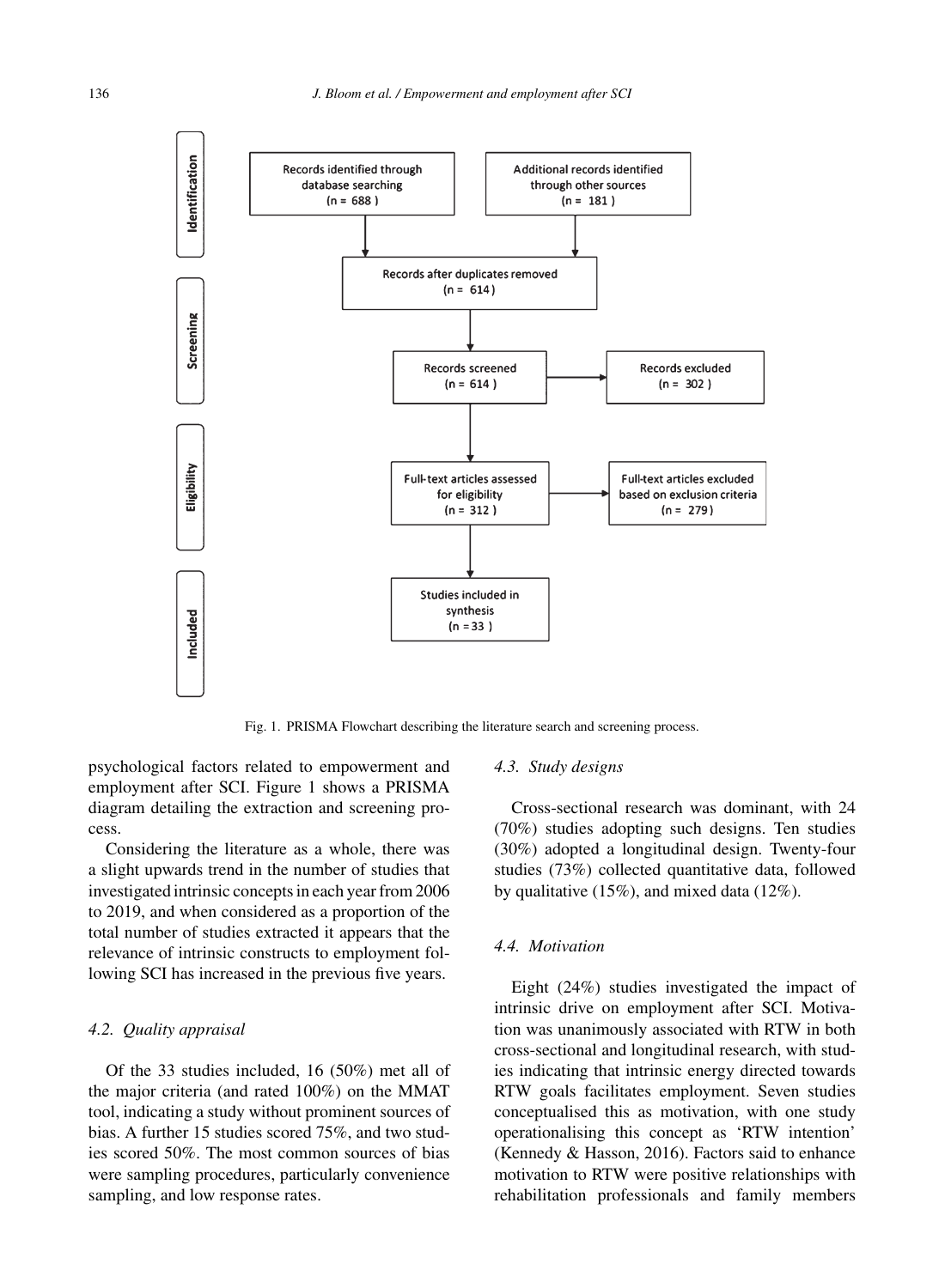(Wilbanks & Ivankova, 2015); valuing work (Middleton et al., 2015); a higher level of endorsement of gender norms (Burns et al., 2010); and desiring normalcy (Hay-Smith et al., 2013; Wilbanks & Ivankova, 2015). Financial motivation and intrinsic work ethic were also notable factors (Wilbanks & Ivankova, 2015). Two studies identified a relationship between motivation and RTW such that high motivation was a facilitator and low motivation a barrier to employment (Cotner et al., 2015; Hansen et al., 2007).

Average times since injury within studies investigating motivation ranged from newer injuries (less than 12 months) (Kennedy & Hasson, 2016; Middleton et al.,  $2015$ ) up to  $20 +$  years since injury (Krause & Reed, 2011; Wilbanks & Ivankova, 2015), suggesting that motivation may remain an important factor beyond the initial rehabilitation phases.

# *4.5. Self-efficacy, self-perceptions and internal resources*

Constructs pertaining to a person's perceived control over their situation as it related to their RTW were investigated in eight (24%) studies. This was usually conceptualised as 'self-efficacy', or a person's confidence in their ability to perform a task or exert control over a given situation. The studies found mixed support for its relationship to returning to work following SCI. Three studies reported that increased self-efficacy was indicative of increased employment rates (Craig et al., 2015; Miller, 2009; Umucu et al., 2016). Within the VR context, Middleton et al. (2015) included self-efficacy building efforts within an early intervention VR program, emphasising its utility in this setting. Qualitative research within a similar injury population concluded that SCI can result in a devastating loss of self-confidence, which may be ameliorated through early intervention self-efficacy and self-confidence raising efforts (Fadyl & McPherson, 2010).

In operationalising the perceptions of self, Smedema et al. (2014) investigated the impact of core self-evaluations (CSE), one component of which is generalised self-efficacy, finding that high CSE is related to employment following SCI via an increase in hope. Krause and Broderick (2006) also found that a high internal locus of control, or a high level of confidence in one's ability to impact outcomes, was associated with increased rate of RTW.

#### *4.6. Hope or future orientation*

Future orientation was acknowledged in the literature as being of potential importance to returning to work after SCI; six (18%) studies investigated this area, finding empirical support for its relationship to RTW after SCI. Evidence supported hope as being related to working after SCI (Hay-Smith et al., 2013; Krause & Pickelsimer, 2008; Smedema et al., 2014). Optimism (Glaessel et al., 2012; Middleton et al., 2015) positive appraisals (Middleton et al., 2015), and interest in the future (Glaessel et al., 2012) were also perceived to be predictors of positive vocational outcomes. These investigations of hope and related variables were undertaken mostly with participants at least 10 years post injury, highlighting a gap in the research relating to how hope operates within the new injury space.

#### *4.7. Other measures*

Two studies (6%) observed a link between perceptions about SCI and/or disabilities and employment after SCI. Fadyl and McPherson (2010) highlighted that people with SCI often have preconceived notions of what a person with SCI can do, and these notions can influence employment decisions. Quantitatively, Kennedy et al. (2010) found that a negative perception of disability is associated with reduced participation and life satisfaction after SCI, potentially due to these participants' belief that the injury was more unmanageable than others with a more positive perception of disability.

# **5. Discussion**

Synthesising the various theories of empowerment suggests that psychological empowerment is underpinned by three psychological variables: selfefficacy, hope, and motivation. These variables are associated with a broad range of outcomes post-SCI, and are said to promote psychological wellbeing and coping after injury. The current review found that these three factors are also linked to improved employment outcomes, suggesting that they are useful factors to target in VR for this population. These results, combined with the protective effects of these variables, indicate that an empowerment framework of EIVR may be useful in promoting employment outcomes and strengthening psychological resources for people with newly acquired injuries.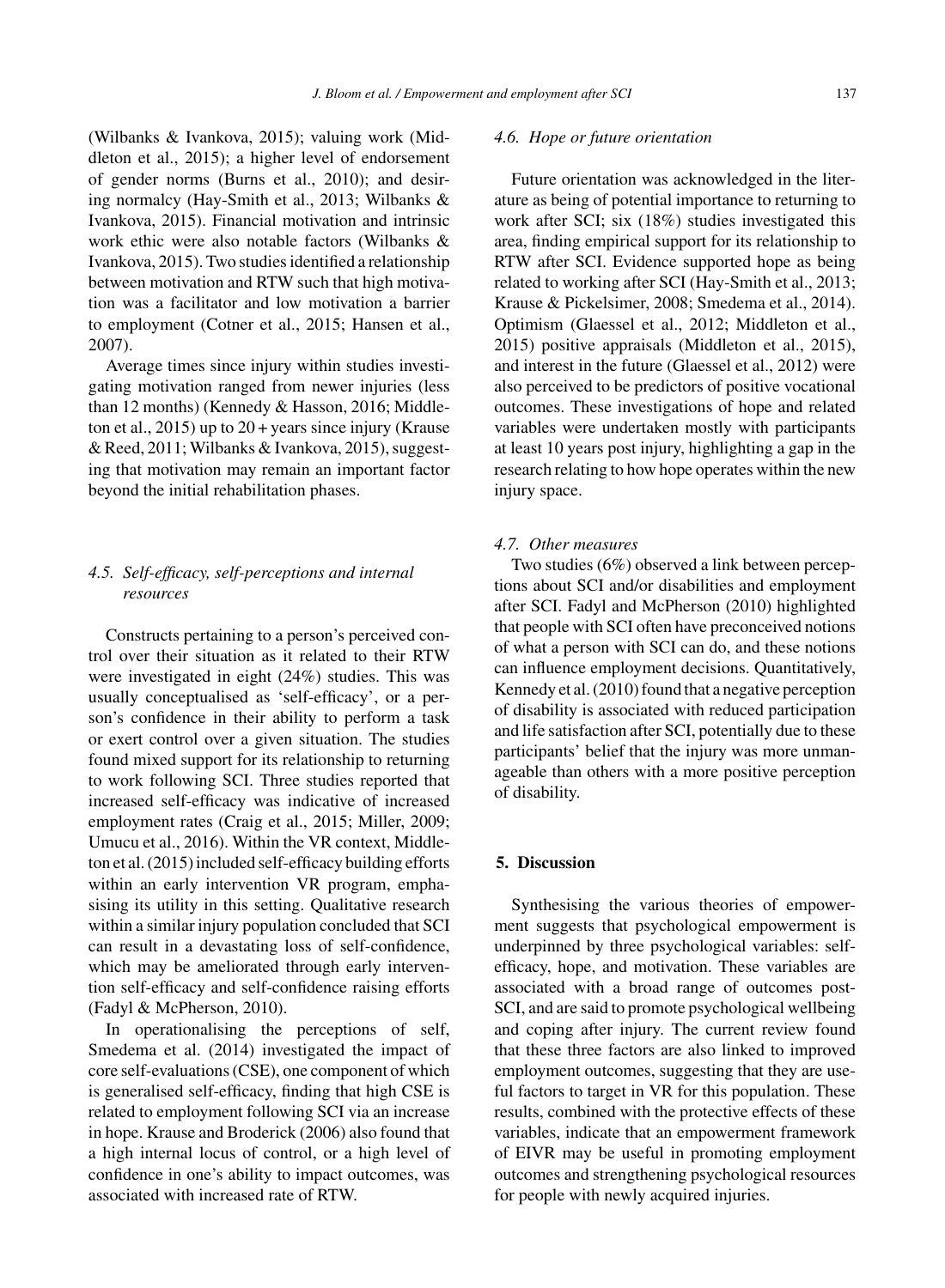# *5.1. Motivation*

Some theories of empowerment suggest that motivation and psychological empowerment are linked, such that empowerment is an intrinsically motivated state (Spreizter, 1995; Thomas & Velthouse, 1990). The current review found that studies about employment after SCI tend to measure motivation broadly, without differentiation between intrinsic and extrinsic motivation. It seems that all motivation is useful in the VR space, insofar as the goal is merely obtaining employment. Evidence suggests that extrinsic motivation, such as financial need or insurance-mandated VR, undermines employment outcomes in the longterm, diminishing job satisfaction and increasing turnover intentions (Kuvaas et al., 2017). This is an important consideration for VR services in promoting sustainable outcomes, and therefore more research on the impact of extrinsic versus intrinsic motivation within VR is recommended.

Although intrinsic motivation was not directly investigated, factors that might serve as intrinsic motivators have been identified in prior reviews (Bloom et al., 2019). Intrinsically motivated tasks are driven by personal rewards, such as a sense of satisfaction or enjoyment derived from the task (Deci & Ryan, 2000). Therefore, the valuing or salience of work is potentially an intrinsically motivating factor when considering RTW after SCI. Research suggests that the importance, value, or primacy of work is related to employment post-SCI (Burns et al., 2010; Krause & Reed, 2011; Marti et al., 2012). Qualitatively, personal beliefs about the value of working were said to come into play when making career decisions soon after injury (Fadyl & McPherson, 2010). These factors are said to be components of a person's occupational bond, or their connection to the world of work (Bloom et al., 2019). Although evidence supporting the conceptualisation of the occupational bond is limited, this construct presents useful targets for intervention when considering intrinsic motivation after SCI.

# *5.2. Self-efficacy*

Relating specifically to the new injury group, research highlighted that self-efficacy and confidence potentially decrease following injury, commensurate with the loss of physical function (Fadyl & McPherson, 2010). Self-efficacy was mostly supported as a facilitator of participation and employment for this group (Craig et al., 2015), with one VR trial

including self-efficacy raising efforts in their program (Middleton et al., 2015). Going beyond the new injury group, there was mixed support for generalised self-efficacy, with two studies finding no significant relationship between self-efficacy and employment (Ferdiana et al., 2014; Murphy et al., 2011). Ferdiana et al. (2014) suggested RTW self-efficacy may be a more appropriate construct than generalised self-efficacy due to its stronger predictive relationship with RTW amongst people with musculoskeletal disorders. Viewing this process through an empowerment lens, the presence or absence of contextual factors may be moderating the relationship between self-efficacy and employment outcomes, such that self-efficacy promotes outcomes when there is an 'empowering' environment.

# *5.3. Hope*

There were comparatively few studies on the role of hope, or other constructs relating to the role of positive expectancy, in RTW after SCI, however the results of these few studies are promising. Hope was supported as being related to employment for injury groups spanning one to  $10 + \text{years}$  since injury (Hay-Smith et al., 2013; Krause & Pickelsimer, 2008; Smedema et al., 2014), suggesting that its importance does not diminish over time. Although no studies examined this construct within the new injury group, researchers proposed that hope or 'interest in the future' enhances motivation in the VR program (Glaessel et al., 2012; Middleton et al., 2015). These findings align with the empowerment perspective, which suggests that positive expectations underpin the motivated state of being "empowered" (Kosciulek, 2001). Beyond employment or VR, research suggests that hope is protective, promoting coping and adjustment and preventing despondency after SCI (Dorsett, 2010; Glaessel et al., 2012; Lohne, 2008). These findings highlight the benefits of reinforcing hope after SCI, and support the integration of an empowerment framework of VR for this population, of which hope is a key component.

#### *5.4. Empowerment and EIVR*

Although the review demonstrated support for psychological empowerment for people with SCI, there was a clear gap in the literature about people with newly acquired SCI (within the first year of injury). Psychological empowerment is potentially more relevant during this early time when concep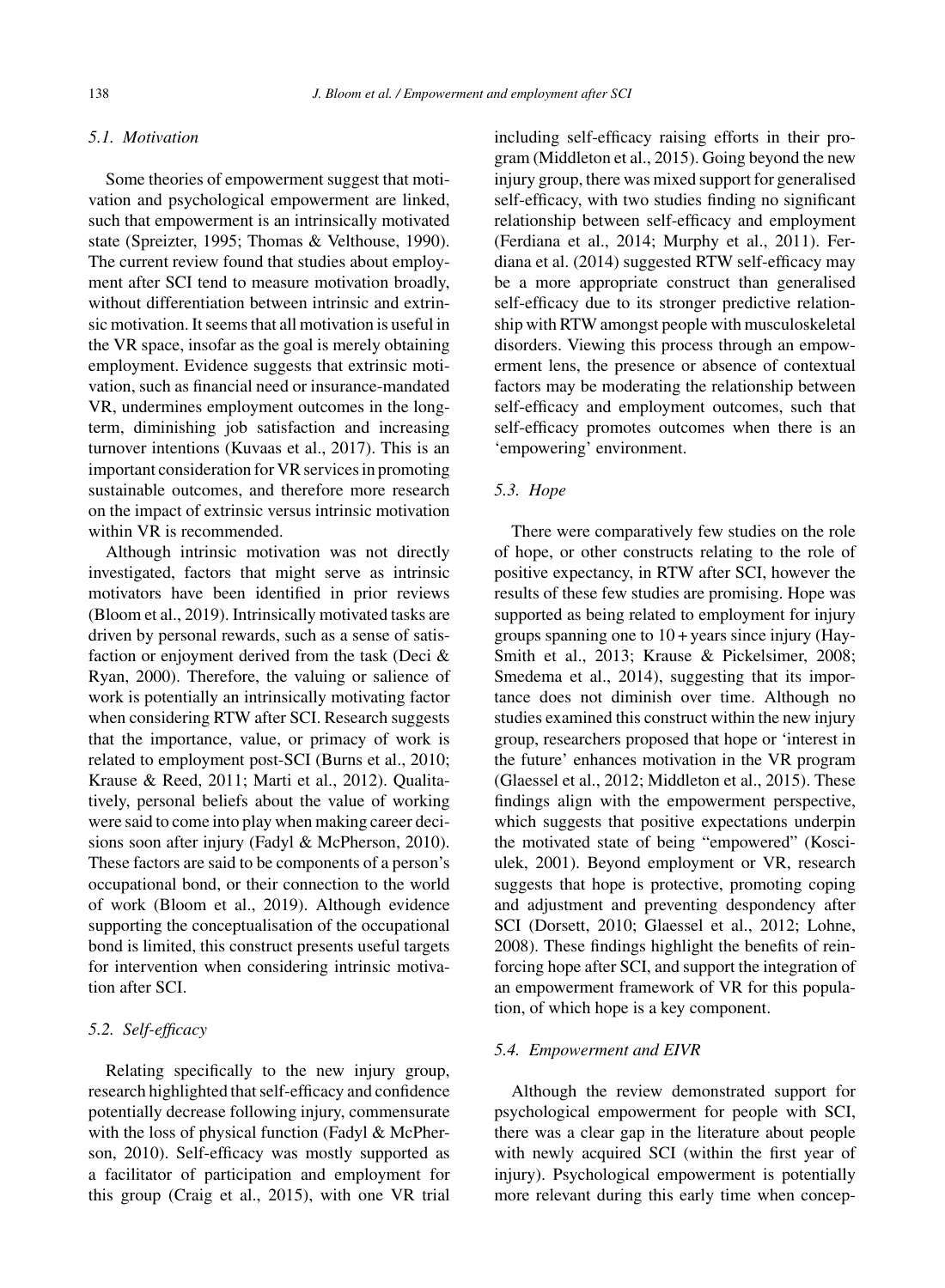tualisations of the self and hope for the future are challenged by this significant life event. As increased self-efficacy and hopefulness are associated with adjustment after SCI (Craig et al., 2009; Dorsett et al., 2017), there is an opportunity for EIVR to reinforce these psychological resources during this time and potentially support psychological wellbeing during early rehabilitation. Further research could explore psychological resources in the new injury phase and establish the role of EIVR in strengthening or reinforcing these resources.

# *5.5. Implications for research*

Mixed support was found for some variables, particularly self-efficacy or self-appraisal. This is potentially due to the highly contextualised nature of employment – environmental accessibility, service availability and discrimination can impact on RTW after SCI (Anderson et al., 2007). Empowerment theory suggests that there is a contextual/environmental component of empowerment, whereby inaccessible environments, prejudice and challenging service arrangements can be disempowering, regardless of a person's psychological resources (Fawcett, 1994). VR traditionally aims to mitigate the impact of these factors through job matching, advocacy, information provision and job accommodations. Combined with the results of this review, there is clear potential for the utility of an empowerment model of vocational rehabilitation after SCI which takes into account both individual and environmental factors, and more research is needed to develop this model.

Supporting self-efficacy and hopefulness within EIVR could potentially augment the broader rehabilitation program. From an empowerment perspective, promoting hope and self-efficacy is theoretically motivating, potentially enhancing participants' engagement with the rehabilitation program. These factors are also protective psychological resources that potentially promote coping and adjustment, further supporting recovery. Despite these benefits, there are relatively few interventions targeted at strengthening psychological resources for this population (Peter et al., 2012). Emerging evidence suggests that EIVR contributes to this function, promoting hope and selfefficacy by focusing on possibilities and strengths rather than losses (Ramakrishnan et al., 2016). Further research is needed to confirm this function of EIVR, investigate the impact of EIVR on coping and adjustment after SCI, and explore the impact of EIVR on the broader rehabilitation program.

Finally, it seemed common in this review for the research about employment after SCI to incorporate single psychological variables such as self-efficacy, motivation, or appraisals, to control for individual differences. Incorporating psychological empowerment in future studies could go further in controlling for psychological differences, given that such a variable would ostensibly measure a range of dimensions of the self.

# *5.6. Implications for practice*

The evidence for any individual psychological construct is insufficient to recommend their inclusion within early intervention VR programs following spinal cord injury. Taken as a whole, however, the literature base clearly supports the inclusion of empowerment-related variables within the VR space. As some of these constructs are already recognised in established VR practices more generally, their inclusion in VR programs following recent SCI may be supported while the development of a research basis establishing the empowerment model is ongoing. Given the impact of SCI, the variations in how these injuries affect functioning, and the unique psychological profiles of each individual, it is vitally important that interventions are delivered in individualised, person-centred ways, regardless of the constructs being utilised or measured.

# *5.7. Bolstering self-efficacy*

Self-efficacy may be supported by the rehabilitation counsellor by including self-efficacy raising interventions within early intervention VR programs for this group. Adapting Bandura's model of selfefficacy, Betz (2007) proposes four essential domains to improving career self-efficacy: facilitating successful accomplishments (mastery experiences); use of role models for vicarious learning; social persuasion and encouragement; and anxiety management techniques. These may be incorporated into an early intervention VR program from the initial interview, during which the vocational assessment allows for the discussion and revisiting of previous professional accomplishments and to identify goals for future mastery experiences (Sullivan & Mahalik, 2000). Social persuasion and support can be gained from the rehabilitation counsellor and peer support, which would also assist with role modelling (vicarious learning). Finally, anxiety management techniques such as role playing job interviews and countering negative self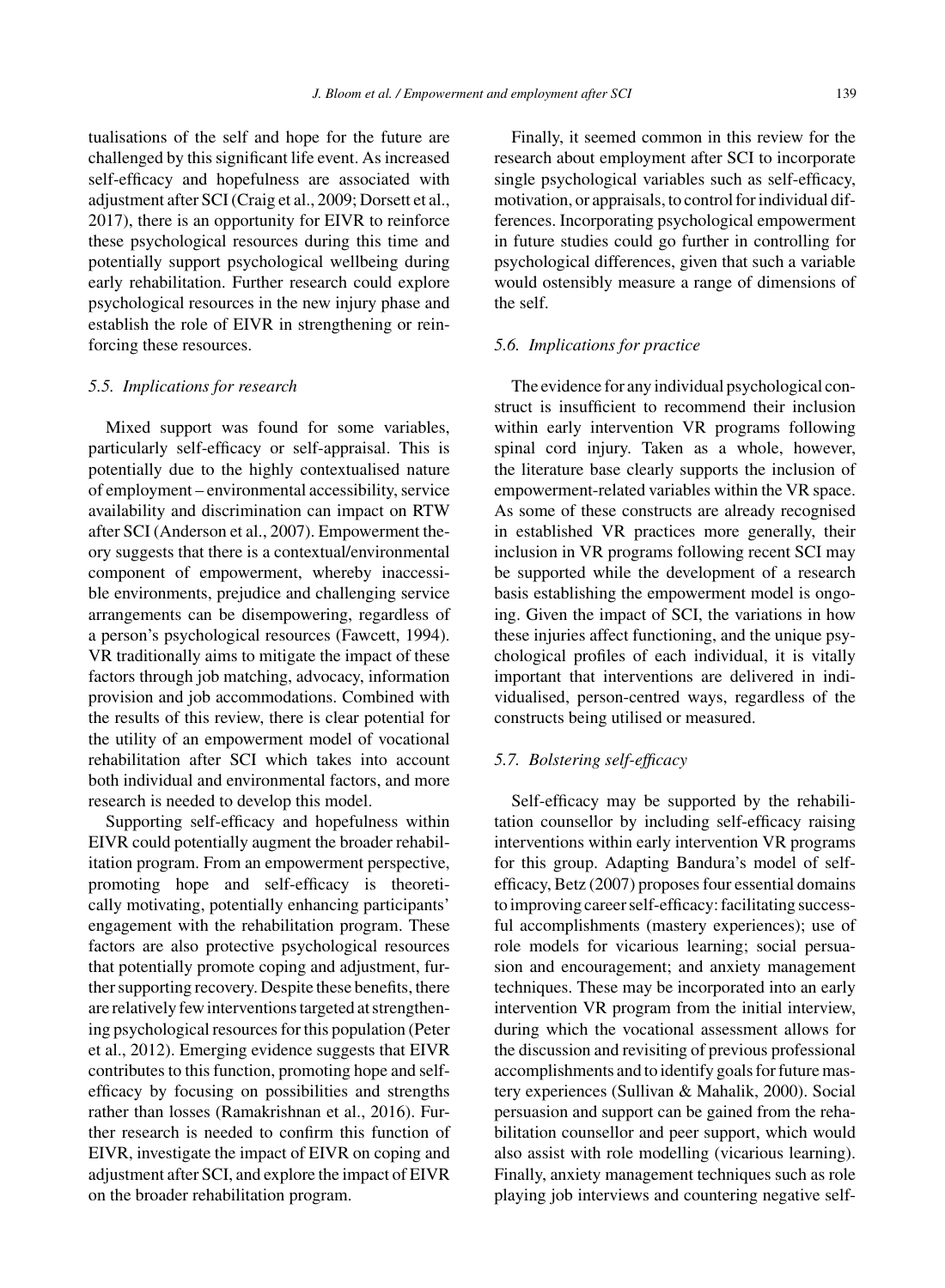talk may be built into the VR program (Sullivan  $\&$ Mahalik, 2000).

Other factors identified that may impact a person's self-efficacy following SCI, include their perceptions of SCI and disability in general (Fadyl & McPherson, 2010; Kennedy et al., 2010). Participants with a more negative appraisal of disability are potentially more likely to perceive their situation as unmanageable (Kennedy et al., 2010), thus decreasing their self-efficacy. Conversely, participants' confidence is increased by peer role modelling, which impacts their perception of the capabilities of people with SCI (Fadyl & McPherson, 2010). These findings highlight the value of peer support and education about the injury, particularly as it relates to the employment space.

# *5.8. Fostering hope*

One of the features of early intervention VR is that it is hope inspiring; participants of such programs have reported that enshrining RTW as a possibility early in rehabilitation gave them hope that recovery was possible (Ramakrishnan et al., 2016). The early provision of information, linking to resources, and discussion of possibilities serves to reinforce hopefulness in this context (Ramakrishnan et al., 2016). Snyder's Hope theory (2000) holds that hope is comprised of the ability to devise pathways towards one's goals (pathways thinking) and the ability to generate energy towards achieving those goals (agency thinking). Thus, establishing meaningful vocational goals and devising clear pathways towards those goals would theoretically enhance a person's hope post-SCI (Dorsett et al., 2017). Hope may also be supported by holistically considering the person's situation to identify barriers to hopefulness, which might include chronic pain, financial hardship or lack of access to services (Dorsett et al., 2017). Strategising and advocating to remove or minimise these barriers may also support hope in the VR context.

#### *5.9. Limitations and challenges to synthesis*

Although this review extends previous reviews in the area of employment after SCI, there remain some limitations to the findings. Firstly, the heterogeneity of the studies reviewed limited their aggregated ability to support the constructs examined. The studies were also limited to English language journals accessible through the author's institutional library database subscription. There were some challenges

to quantitative synthesis in this review. Firstly, there were issues with the identification and screening of studies that utilised a 'new injury' sample. Reporting of time since injury was often absent or unclear, with some studies reporting both 'average age at injury' and 'average age at study' without specifying time since injury, or indicating participants were 'post discharge'. Participants with newly acquired injuries were often aggregated into larger samples ranging one year to decades since injury, potentially disguising the unique needs of this population.

There was significant geographical and demographic heterogeneity present in the studies reviewed; the eight studies investigating the early injury group represented six different countries. These countries potentially have differing political and compensation environments, different cultural attitudes towards disability and working, different social welfare schemes, and different job markets. Although not all of these factors are different country to country, they impact the extent to which conclusions can be generalised to other contexts, as they may influence a person's internal psychology in unforeseen ways. For example, cultural variations impact the value placed on work (Schwartz, 1999), general self-efficacy (Scholz et al., 2002), the tendency towards optimism (Chang, 1996), and the perceived helpfulness of social support (Taylor et al., 2007).

In addition to the geographical and sampling variability, there were also some methodological inconsistencies, namely in the operationalising of employment success, and in the measurement of the constructs themselves. The majority of studies in the overall review utilised employment rate as the main measure of employment success, usually dichotomising this as 'employed' versus 'unemployed'. It was also reasonably common to group participants into these categories based on a threshold of paid hours worked per week, and to differentiate between full-time and part-time work. There were similar subtle differences in the measures of the constructs themselves; one construct could be measured with many different tools. These methodological variations impacted the extent to which the literature could be aggregated, and the reliability of the conclusions drawn about each construct.

# *5.10. Conclusion*

Overall, the results of the review indicated that an empowerment VR framework could be useful in early intervention VR following SCI, with the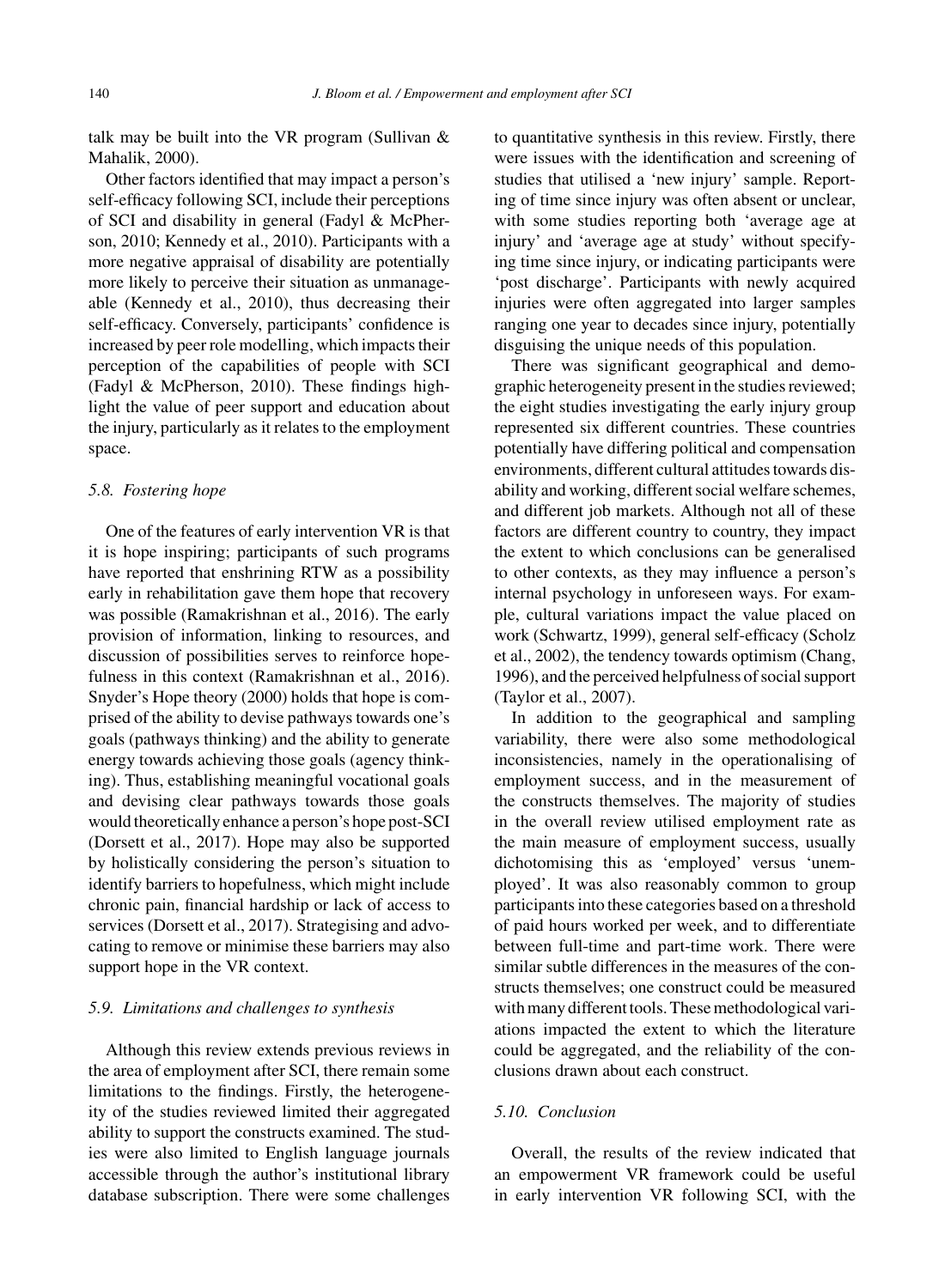processes underpinning the psychological component of empowerment being empirically supported with this population. More research could establish a comprehensive empowerment model incorporating both intrinsic/individual and extrinsic/environmental components. This could mitigate any potential pitfalls of early intervention VR and augment the broader rehabilitation program by supporting coping and adjustment to the injury while also working towards vocational goals.

# **Conflict of interest**

The authors declare that they have no conflict of interest.

#### **References**

- Anderson, D., Dumont, S., Azzaria, L., Le Bourdais, M., & Noreau, L. (2007). Determinants of RTW among spinal cord injury patients: a literature review. *Journal of Vocational Rehabilitation*, *27*(1), 57-68.
- Anderson, R. M., & Funnell, M. M. (2010). Patient empowerment: myths and misconceptions. *Patient Education and Counseling*, *79*(3), 277-282. [https://doi.org/10.1016/j.pec.2009.07.025.](https://doi.org/10.1016/j.pec.2009.07.025)
- Bandura, A. (1990). Perceived self-efficacy in the exercise of control over AIDS infection. *Evaluation and Program Planning*, *13*(1), 9-17. [https://doi.org/10.1016/0149-7189\(90\)90004-G](https://doi.org/10.1016/0149-7189(90)90004-G).
- Berglind, H., & Gerner, U. (2002). Motivation and RTW among the long-term sicklisted: an action theory perspective. *Disability and Rehabilitation*, *24*(14), 719-726. https://doi.org/ 10.1080/09638280210124301.
- Baba, C., Kearns, A., McIntosh, E., Tannahill, C., & Lewsey, J. (2017). Is empowerment a route to improving mental health and wellbeing in an urban regeneration (UR) context? *Urban Studies*, *54*(7), 1619-1637. [https://doi.org/10.1177/0042098016632435.](https://doi.org/10.1177/0042098016632435)
- Berry, J. W., Elliott, T. R., & Rivera, P. (2007). Resilient, undercontrolled, and overcontrolled personality prototypes among persons with spinal cord injury. *Journal of Personality Assessment*, *89*(3), 292-302.<https://doi.org/10.1080/00223890701629813>.
- Betz, N. E. (2007). Career self-efficacy: Exemplary recent research and emerging directions. *Journal of Career Assessment*, *15*(4), 403-422.<https://doi.org/10.1177/1069072707305759>.
- Blake, J., Brooks, J., Greenbaum, H., & Chan, F. (2016). Attachment and employment outcomes for people with spinal cord injury: The intermediary role of hope. *Rehabilitation Counseling Bulletin*, *60*(2), 77-87. https://doi.org/ 10.1177/0034355215621036.
- Blake, J., Yaghmaian, R., Brooks, J., Fais, C., & Chan, F. (2018). Attachment, hope, and participation: Testing an expanded model of Snyder's hope theory for prediction of participation for individuals with spinal cord injury. *Rehabilitation Psychology*, *63*(2), 230. [https://doi.org/10.1037/rep0000204.](https://doi.org/10.1037/rep0000204)
- Bloom, J., Dorsett, P., & McLennan, V. (2017). Integrated services and early intervention in the vocational rehabilitation of people

with spinal cord injuries. *Spinal Cord Series And Cases*, *3*, 16042. [https://doi.org/10.1038/scsandc.2016.42.](https://doi.org/10.1038/scsandc.2016.42)

- Bloom, J., Dorsett, P., & McLennan, V. (2018). Investigating employment following spinal cord injury: outcomes, methods, and population demographics. *Disability & Rehabilitation*, *4*, 1-10.<https://doi.org/10.1080/09638288.2018.1467968>.
- Bloom, J., McLennan, V. & Dorsett, P. (2019). Occupational bonding after spinal cord injury: a review and narrative synthesis. *Journal of Vocational Rehabilitation*, *50*(1), 109-120. [https://doi.org/10.3233/JVR-180992.](https://doi.org/10.3233/JVR-180992)
- Brazeau, H., & Davis, C. G. (2018). Hope and psychological health and well-being following spinal cord injury. *Rehabilitation Psychology*, *63*(2), 258. [https://doi.org/10.1037/rep0000209.](https://doi.org/10.1037/rep0000209)
- Breeding, R. R. (2008). Empowerment as a function of contextual self-understanding: The effect of work interest profiling on career decision self-efficacy and work locus of control. *Rehabilitation Counseling Bulletin*, *51*(2), 96-106. [https://doi.org/10.1177/0034355207311346.](https://doi.org/10.1177/0034355207311346)
- Brooks, C. F., & Young, S. L. (2011). Are choice-making opportunities needed in the classroom? Using self-determination theory to consider student motivation and learner empowerment. *International Journal of Teaching and Learning in Higher Education*, *23*(1), 48-59.
- Burns, S. M., Boyd, B. L., Hill, J., & Hough, S. (2010). Psychosocial predictors of employment status among men living with spinal cord injury. *Rehabilitation Psychology*, *55*(1), 81-90. <https://doi.org/10.1037/a0018583>.
- Byra, S. (2016). Posttraumatic growth in people with traumatic long-term spinal cord injury: predictive role of basic hope and coping. *Spinal Cord*, *54*(6), 478. <https://doi.org/10.1038/sc.2015.177>.
- Chan, S. K., & Man, D. W. (2005). Barriers to returning to work for people with spinal cord injuries: A focus group study. *Work*, *25*(4), 325-332.
- Chang, E. C. (1996). Cultural differences in optimism, pes[simism, and copi](https://doi.org/10.1080/09638280210124301)ng: Predictors of subsequent adjustment in Asian American and Caucasian American college students. *Journal of Counseling Psychology*, *43*(1), 113. <https://doi.org/10.1037/0022-0167.43.1.113>.
- Chapin, M. H., & Holbert, D. (2009). Differences in affect, life satisfaction, and depression between successfully and unsuccessfully rehabilitated persons with spinal cord injuries. *Rehabilitation Counseling Bulletin*, *53*(1), 6-15. [https://doi.org/10.1177/0034355209331403.](https://doi.org/10.1177/0034355209331403)
- Churchill, B., Ravn, S., & Craig, L. (2019). Gendered and generational inequalities in the gig economy era. *Journal of Sociology*, *55*(4), 627-636.<https://doi.org/10.1177/1440783319893754>.
- Clifton, S. (2014). Spinal cord injury and the joy of work. *Scandinavian Journal of Disability Research*, *16*(4), 377. [https://doi.org/10.1080/15017419.2013.813410.](https://doi.org/10.1080/15017419.2013.813410)
- Cotner, B. A., Njoh, E. N., Trainor, J. K., O'Connor, D. R., Barnett, S. D., & Ottomanelli, L. (2015). Facilitators and barriers to [employment amo](https://doi.org/10.1177/0034355215621036)ng veterans with spinal cord injury receiving 12 months or evidence-based supported employment services. *Topics in Spinal Cord Injury Rehabilitation*, *21*(1), 20-30. <https://doi.org/10.1310/sci2101-20>.
- Craig, A., Nicholson Perry, K., Guest, R., Tran, Y., & Middleton, J. (2015). Adjustment following chronic spinal cord injury: Determining factors that contribute to social participation. *British Journal of Health Psychology*, *20*(4), 807-823. <https://doi.org/10.1111/bjhp.12143>.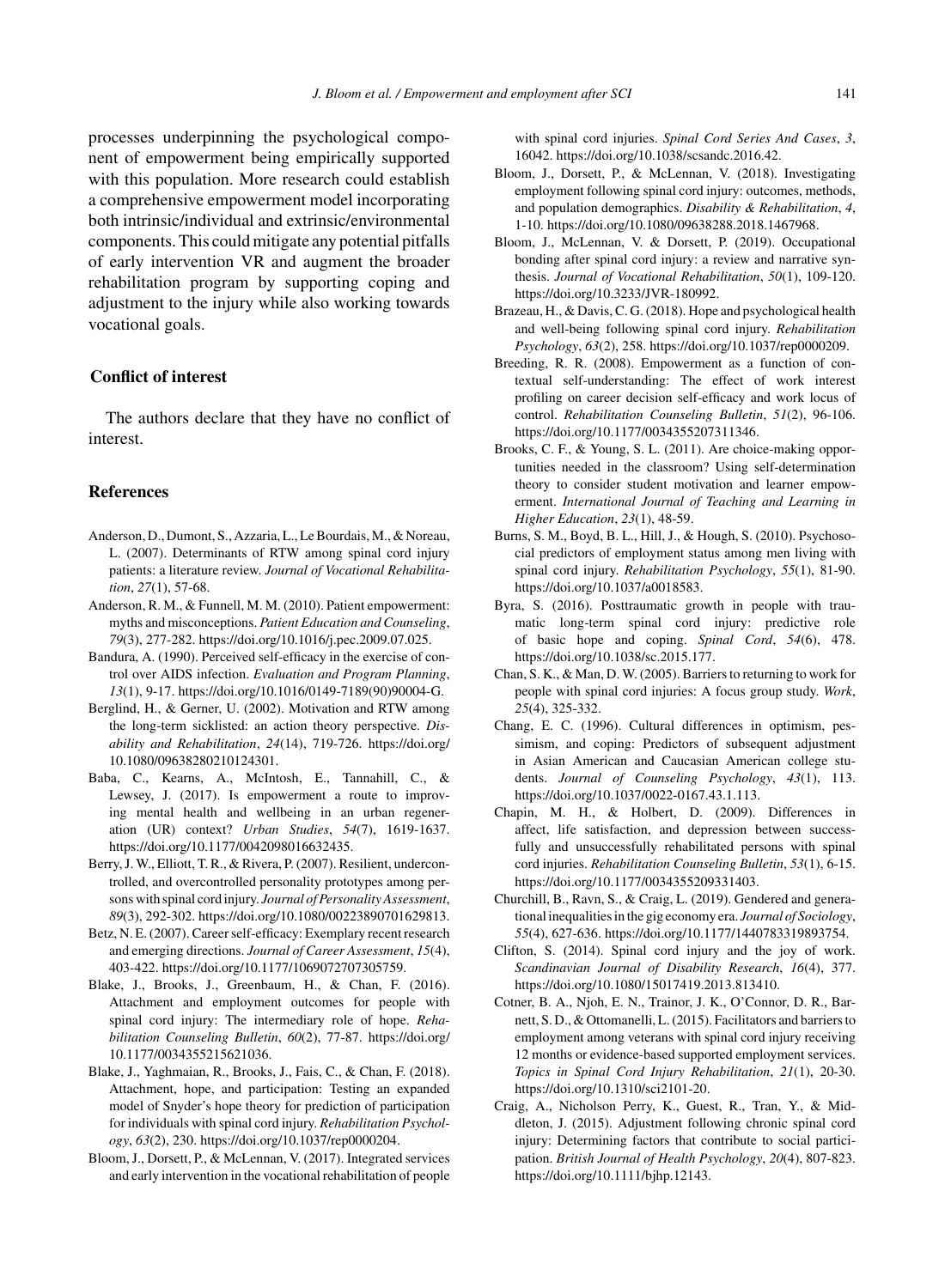- de Carvalho, S. A., Andrade, M. J., Tavares, M. A., & de Freitas, J. L. (1998). Spinal cord injury and psychological response. *General Hospital Psychiatry*, *20*(6), 353-359. [https://doi.org/10.1016/s0163-8343\(98\)00047-4.](https://doi.org/10.1016/s0163-8343(98)00047-4)
- Dorsett, P. (2010). The importance of hope in coping with severe acquired disability. *Australian Social Work*, *63*(1), 83-102. [https://doi.org/10.1080/03124070903464293.](https://doi.org/10.1080/03124070903464293)
- Dorsett, P., Geraghty, T., Sinnott, A., & Acland, R. (2017). Hope, coping and psychosocial adjustment after spinal cord injury. *Spinal Cord Series and Cases*, *3*(1), 17046. .
- Fadyl, J. K., & McPherson, K. M. (2010). Understanding decisions about work after spinal cord injury. *Journal of Occupational Rehabilitation*, *20*(1), 69-80. [https://doi.org/10.1007/s10926-](https://doi.org/10.1007/s10926-009-9204-1) 009-9204-1.
- Ferdiana, A., Post, M. W. M., de Groot, S., Bultmann, U., & van der Klink, J. J. L. (2014). Predictors of RTW 5 years after discharge for wheelchair-dependent individuals with spinal cord injury. *Journal of Rehabilitation Medicine*, *46*(10), 984-990. [https://doi.org/10.2340/16501977-1873.](https://doi.org/10.2340/16501977-1873)
- Fawcett, S. B., Paine-Andrews, A., Francisco, V. T., Schultz, J. A., Richter, K. P., Lewis, R. K., Williams, E. L., Harris, K. J., Berkley, J. Y., Fisher, J. L., & Lopez, C. M. (1995). Using empowerment theory in collaborative partnerships for community health and development. *American Journal of Community Psychology, 23*(5), 677-697. [https://doi.org/10.1007/BF02506987.](https://doi.org/10.1007/BF02506987)
- Fawcett, S. B., White, G. W., Balcazar, F. E., Suarez-Balcazar, Y., Mathews, R. M., Paine-Andrews, A., Seekins, T., & Smith, J. F. (1994). A contextual-behavioral model of empowerment: Case studies involving people with physical disabilities. *American Journal of Community Psychology*, *22*(4), 471-496. [https://doi.org/10.1007/bf02506890.](https://doi.org/10.1007/bf02506890)
- Geard, A., Kirkevold, M., Løvstad, M., & Schanke, A.-K. (2018). Exploring narratives of resilience among seven males living with spinal cord injury: A qualitative study. *BMC Psychology*, *6*(1), 1.<https://doi.org/10.1186/s40359-017-0211-2>.
- Glaessel, A., Rauch, A., Selb, M., Emmenegger, K., Lueckenkemper, M., & Escorpizo, R. (2012). A case study on the application of International Classification of Functioning, Disability and Health (ICF)-based tools for vocational rehabilitation in spinal cord injury. *Work*, *41*(4), 465-474. [https://doi.org/10.3233/WOR-2012-1310.](https://doi.org/10.3233/WOR-2012-1310)
- Hammell, K., Miller, W., Forwell, S., Forman, B., & Jacobsen, B. (2009). Fatigue and spinal cord injury: A qualitative analysis. *Spinal Cord*, *47*(1), 44. [https://doi.org/10.1080/](https://doi.org/10.1080/09638280802627694) 09638280802627694.
- Hammell, K. R. W. (2010). Spinal cord injury rehabilitation research: patient priorities, current deficiencies and potential directions. *Disability and rehabilitation*, *32*(14), 1209-1218. [https://doi.org/10.3109/09638280903420325.](https://doi.org/10.3109/09638280903420325)
- Hampton, N. Z. (2000). Self-efficacy and quality of life in people with spinal cord injuries in China. *Rehabilitation Counseling Bulletin*, *43*(2), 66-74. [https://doi.org/10.1177/](https://doi.org/10.1177/003435520004300202) 003435520004300202.
- Hampton, N. Z. (2004). Subjective well-being among people with spinal cord injuries: The role of self-efficacy, perceived social support, and perceived health. *Rehabilitation Counseling Bulletin*, *48*(1), 31-37. https://doi.org/ 10.1177/00343552040480010401.
- Hansen, C. H., Mahmud, I., & Bhuiyan, A. J. (2007). Vocational reintegration of people with spinal cord lesion in Bangladesh

– an observational study based on a vocational training project at CRP. *Asia Pacific Disability Rehabilitation Journal*, *18*(1), 63-75.

- Hay-Smith, E. J. C., Dickson, B., Nunnerley, J., & Anne Sinnott, K. (2013). 'The final piece of the puzzle to fit in': an interpretative phenomenological analysis of the return to employment in New Zealand after spinal cord injury. *Disability & Rehabilitation*, *35*(17), 1436-1446. [https://doi.org/10.3109/09638288.2012.737079.](https://doi.org/10.3109/09638288.2012.737079)
- Iwanaga, K., Chan, F., Tansey, T. N., Strauser, D., Ritter, E., Bishop, M., & Brooks, J. (2019). Working alliance and stages of change for employment: The intermediary role of autonomous motivation, outcome expectancy and vocational rehabilitation engagement. *Journal of Occupational Rehabilitation*, *29*(2), 315-324.<https://doi.org/10.1007/s10926-018-9787-5>.
- Kanfer, R., Wanberg, C. R., & Kantrowitz, T. M. (2001). Job search and employment: A personality–motivational analysis and meta-analytic review. *Journal of Applied Psychology*, *86*(5), 837-855. [https://doi.org/10.1037/0021-9010.](https://doi.org/10.1037/0021-9010.86.5.837) 86.5.837.
- Kendall, E., & Muenchberger, H. (2009). Stress at work: Using a process model to assist employers to understand the trajectory. *Work*, *32*(1), 19-25.<https://doi.org/10.3233/WOR-2009-0812>.
- Kennedy, P., & Hasson, L. (2016). Return-to-work intentions during spinal cord injury rehabilitation: an audit of employment outcomes. *Spinal Cord*, *54*(2), 141-144. <https://doi.org/10.1038/sc.2015.122>.
- Kennedy, P., Smithson, E., McClelland, M., Short, D., Royle, J., & Wilson, C. (2010). Life satisfaction, appraisals and functional outcomes in spinal cord-injured people living in the community. *Spinal Cord*, *48*(2), 144-148. <https://doi.org/10.1038/sc.2009.90>.
- Kent, M. L., & Dorstyn, D. S. (2014). Psychological variables associated with employment following spinal cord injury: A meta-analysis. *Spinal Cord*, *52*(10), 722-728. <https://doi.org/10.1038/sc.2014.92>.
- Kerstin, W., Gabriele, B., & Richard, L. (2006). What promotes physical activity after spinal cord injury? An interview study from a patient perspective. *Disability and Rehabilitation*, *28*(8), 481-488.<https://doi.org/10.1080/09638280500211932>.
- Kosciulek, J. F., & Merz, M. (2001). Structural analysis of the consumer-directed theory of empowerment. *Rehabilitation Counseling Bulletin*, *44*(4), 209-216. [https://doi.org/](https://doi.org/10.1177/003435520104400403) 10.1177/003435520104400403.
- Krause, J., & Broderick, L. (2006). Relationship of personality and locus of control with employment outcomes among participants with spinal cord injury. *Rehabilitation Counseling Bulletin*, *49*(2), 111-114. [https://doi.org/](https://doi.org/10.1177/00343552060490020201) 10.1177/00343552060490020201.
- Krause, J., & Clark, J. (2014). Stability of vocational interests after recent spinal cord injury. *Rehabilitation Psychology*, *59*(3), 321-328. [https://doi.org/10.1037/a0037265.](https://doi.org/10.1037/a0037265)
- Krause, J., & Pickelsimer, E. (2008). Relationship of perceived barriers to employment and RTW five years later: A pilot study among 343 participants with spinal cord injury. *Rehabilitation Counseling Bulletin*, *51*(2), 118-121. [https://doi.org/10.1177/0034355207311349.](https://doi.org/10.1177/0034355207311349)
- [Krause, J., & Reed, K. \(20](https://doi.org/10.1177/00343552040480010401)11). Barriers and facilitators to employment after spinal cord injury: underlying dimensions and their relationship to labor force participation. *Spinal Cord*, *49*(2), 285-291. [https://doi.org/10.1038/sc.2010.110.](https://doi.org/10.1038/sc.2010.110)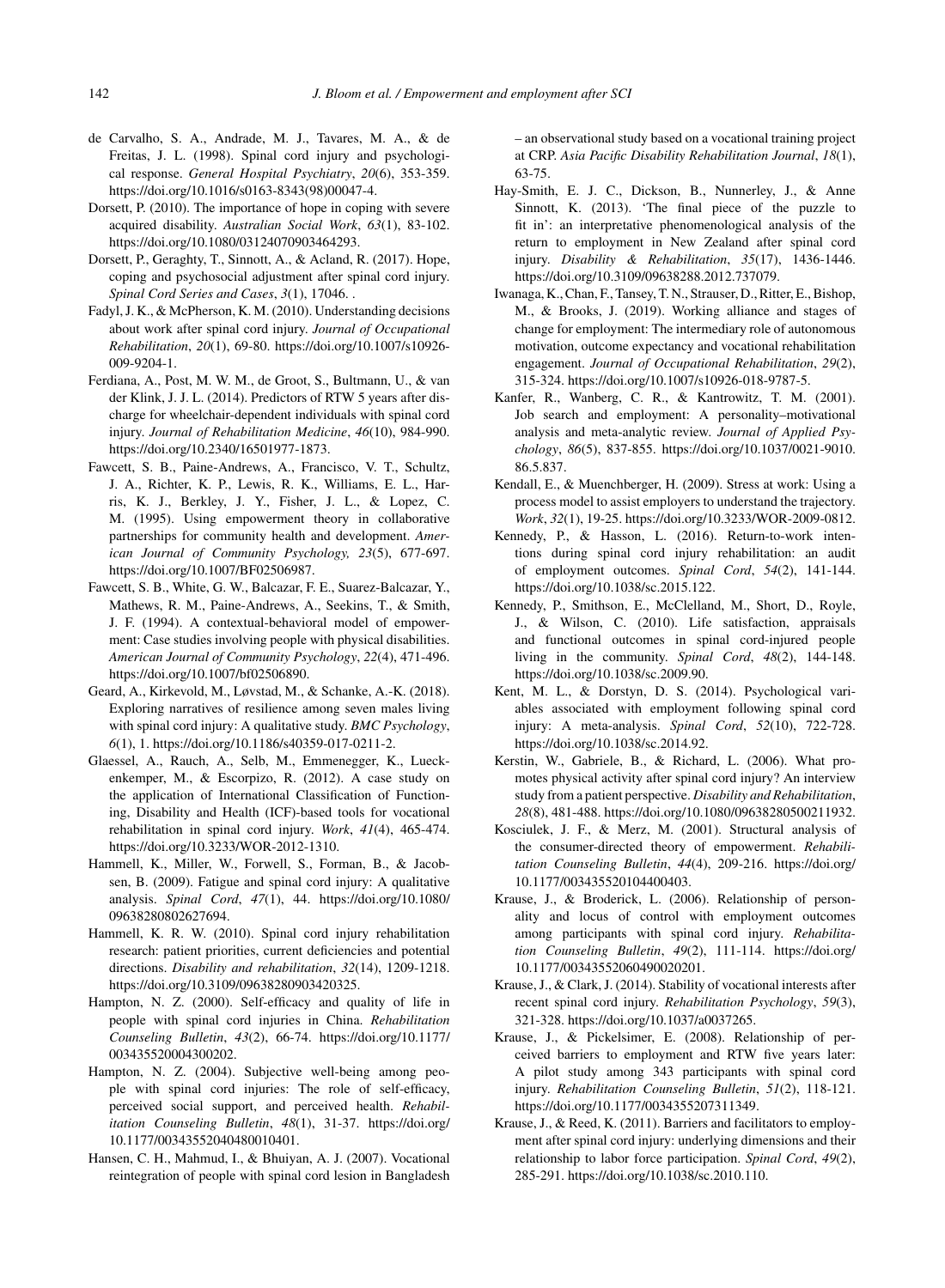- Krause, J., & Ricks, J. (2012). Stability of vocational interests after recent spinal cord injury: Comparisons related to sex and race. *Archives of Physical Medicine and Rehabilitation*, *93*(4), 588-596. [https://doi.org/10.1016/j.apmr.2011.11.003.](https://doi.org/10.1016/j.apmr.2011.11.003)
- Krause, J., Saunders, L., Staten, D., & Rohe, D. (2011). Vocational interests after recent spinal cord injury: Comparisons related to sex and race. *Archives of Physical Medicine and Rehabilitation*, *92*(4), 626-631. <https://doi.org/10.1016/j.apmr.2010.11.026>.
- Krause, J., Terza, J., Saunders, L., & Dismuke, C. (2010). Delayed entry into employment after spinal cord injury: Factors related to time to first job. *Spinal Cord*, *48*(6), 487-491. [https://doi.org/10.1038/sc.2009.157.](https://doi.org/10.1038/sc.2009.157)
- Kuvaas, B., Buch, R., Weibel, A., Dysvik, A., & Nerstad, C. G. (2017). Do intrinsic and extrinsic motivation relate differently to employee outcomes? *Journal of Economic Psychology*, *61*, 244-258.<https://doi.org/10.1016/j.joep.2017.05.004>.
- Lin, M., Hwang, H., Yu, W., & Chen, C. (2009). A prospective study of factors influencing RTW after traumatic spinal cord injury in Taiwan. *Archives of Physical Medicine & Rehabilitation*, *90*(10), 1716-1722. https://doi.org/ 10.1016/j.apmr.2009.04.006.
- Lohne, V. (2001). Hope in patients with spinal cord injury: A literature review related to nursing. *Journal of Neuroscience Nursing*, *33*(6), 317-325. [https://doi.org/10.1097/01376517-](https://doi.org/10.1097/01376517-200112000-00006) 200112000-00006.
- Lohne, V. (2008). The battle between hoping and suffering: A conceptual model of hope within a context of spinal cord injury. *ANS*, *31*(3), 237. [https://doi.org/10.1097/01.](https://doi.org/10.1097/01.ANS.0000334287.19473.5c) ANS.0000334287.19473.5c.
- Marti, A., Reinhardt, J. D., Graf, S., Escorpizo, R., & Post, M. W. M. (2012). To work or not to work: Labour market participation of people with spinal cord injury living in Switzerland. *Spinal Cord*, *50*(7), 521-526.<https://doi.org/10.1038/sc.2011.181>
- McTurk, C., & Shakespeare-Finch, J. (2006). Barriers to employment: Personality and cognitive predictors of employment status. *Australian Journal of Career Development*, *15*(1), 10- 18. [https://doi.org/10.1177/103841620601500104.](https://doi.org/10.1177/103841620601500104)
- Middleton, J. W., Johnston, D., Murphy, G., Ramakrishnan, K., Savage, N., Harper, R., Compton, J., & Cameron, I. D. (2015). Early access to vocational rehabilitation for spinal cord injury patients. *Journal of Rehabilitation Medicine*, *47*(7), 626-631. [https://doi.org/10.2340/16501977-1980.](https://doi.org/10.2340/16501977-1980)
- Miller, S. M. (2009). The measurement of self-efficacy in persons with spinal cord injury: psychometric validation of the moorong self-efficacy scale. *Disability & Rehabilitation*, *31*(12), 988-993. [https://doi.org/10.1080/](https://doi.org/10.1080/09638280802378025) 09638280802378025.
- Molton, I. R., Jensen, M. P., Nielson, W., Cardenas, D., & Ehde, D. M. (2008). A preliminary evaluation of the motivational model of pain self-management in persons with spinal cord injury–related pain. *The Journal of Pain*, *9*(7), 606-612. <https://doi.org/10.1016/j.jpain.2008.01.338>.
- Munce, S. E., Straus, S. E., Fehlings, M. G., Voth, J., Nugaeva, N., Jang, E., Webster, F., & Jaglal, S. B. (2016). Impact of psychological characteristics in self-management in individuals with traumatic spinal cord injury. *Spinal Cord*, *54*(1), 29-33. [https://doi.org/10.1038/sc.2015.91.](https://doi.org/10.1038/sc.2015.91)
- Murphy, G., Foreman, P., & Young, A. E. (1997). Differences in the organizational behaviour beliefs held by Australian employer representatives and health profession-

als involved in occupational rehabilitation: Implications for workplace disability management. *The International Journal of Human Resource Management*, *8*(1), 18-28. [https://doi.org/10.1080/09585199700000038.](https://doi.org/10.1080/09585199700000038)

- Murphy, G., Middleton, J., Quirk, R., De Wolf, A., & Cameron, I. D. (2011). Predicting employment status at 2 years' postdischarge from spinal cord injury rehabilitation. *Rehabilitation Psychology*, *56*(3), 251-256. <https://doi.org/10.1037/a0024524>.
- Murphy, G., & O'Hare, M. (2011). The role of workplace social support in disability management. In H. G. Harder & T. Geisen (Eds.), *Disability Management and Workplace Integration: International Research Findings,* (pp. 43-58). Routledge.
- Nunnerley, J. L., Hay-Smith, E. J. C., & Dean, S. G. (2013). Leaving a spinal unit and returning to the wider community: An interpretative phenomenological analysis. *Disability & Rehabilitation*, *35*(14), 1164-1173. [https://doi.org/10.3109/09638288.2012.723789.](https://doi.org/10.3109/09638288.2012.723789)
- O'Hare, M. A., & Murphy, G. (2015). Withdrawal from employment gained post-SCI: Precipitating factors. *The Aus[tralian Journal o](https://doi.org/10.1016/j.apmr.2009.04.006)f Rehabilitation Counselling*, *21*(2), 91-107. <https://doi.org/10.1017/jrc.2015.14>.
- Ottomanelli, L., & Lind, L. (2009). Review of critical factors related to employment after spinal cord injury: Implications for research and vocational services. *Journal of Spinal Cord Medicine*, *32*(5), 503-531. [http://doi.org/10.1080/10790268.2009.11754553.](http://doi.org/10.1080/10790268.2009.11754553)
- Peter, C., Mueller, R., Cieza, A., & Geyh, S. (2012). Psychological resources in spinal cord injury: A systematic literature review. *Spinal Cord*, *50*(3), 188-201. <https://doi.org/10.1038/sc.2011.125>.
- Pickering, C., & Byrne, J. (2014). The benefits of publishing systematic quantitative literature reviews for PhD candidates and other early-career researchers. *Higher education Research and Development*, *33*(3), 534-548. [https://doi.org/10.1080/07294360.2013.841651.](https://doi.org/10.1080/07294360.2013.841651)
- Pluye, P., Robert, E., Cargo, M., Bartlett, G., O'Cathain, A., Griffiths, F., Boardman, F., Gagnon, M. P., Rousseau, M. C., & Robert, E. (2011). Proposal: A mixed methods appraisal tool for systematic mixed studies reviews. [http://mixedmethodsappraisaltoolpublic.pbworks.com.](http://mixedmethodsappraisaltoolpublic.pbworks.com)
- Ramakrishnan, K., Johnston, D., Garth, B., Murphy, G., Middleton, J., & Cameron, I. (2016). Early access to vocational rehabilitation for inpatients with spinal cord injury: A qualitative study of patients' perceptions. *Topics in Spinal Cord Injury Rehabilitation*, *22*(3), 183-191. [https://doi.org/10.1310/sci2203-183.](https://doi.org/10.1310/sci2203-183)
- Randall, D. M., & Cote, J. A. (1991). Interrelationships of work commitment constructs. *Work and Occupations, 18*(2), 194- 211. [https://doi.org/10.1177/0730888491018002004.](https://doi.org/10.1177/0730888491018002004)
- Rappaport, J. (1995). Empowerment meets narrative: Listening to stories and creating settings. *American Journal of Community Psychology*, *23*(5), 795-807. [https://doi.org/](https://doi.org/10.1007/bf02506992) 10.1007/bf02506992.
- Roels, E. H., Aertgeerts, B., Ramaekers, D., & Peers, K. (2016). Hospital- and community-based interventions enhancing (re)employment for people with spinal cord injury: A systematic review. *Spinal Cord*, *54*(1), 2-7. <https://doi.org/10.1038/sc.2015.133>.
- Rohe, D. E., & Krause, J. S. (1999). The five-factor model of personality: Findings in males with spinal cord injury. *Assessment*, *6*(3), 203-213.<https://doi.org/10.1177/107319119900600301>.